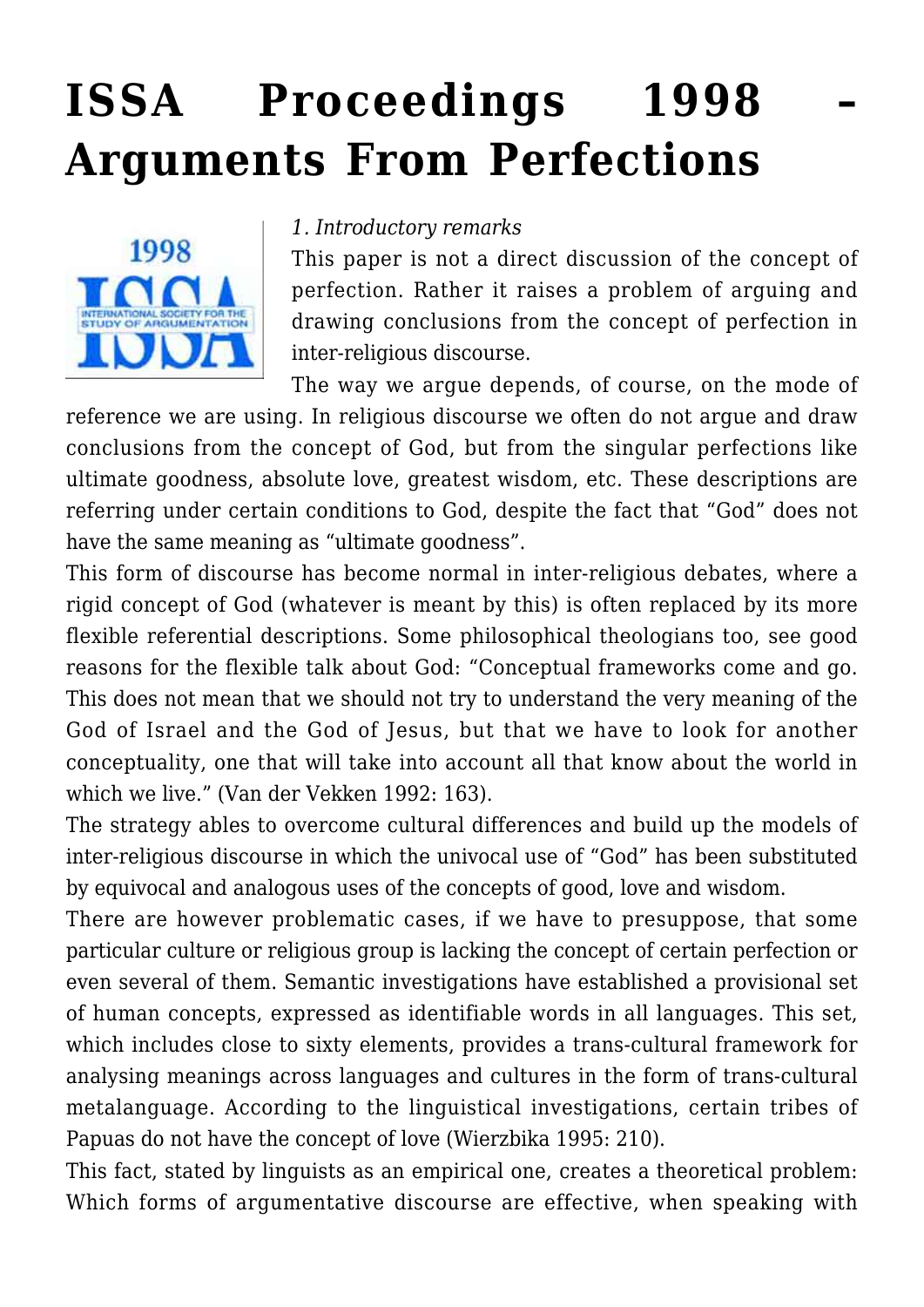Papuas about God as ultimate love? The concept of "God" itself is of course not universal, but can inter-religious argumentation be construed in trans-cultural metalanguage if there is no place for the concepts of divine perfections like love, wisdom etc?

# *2. The concept of perfections and conceptual framework*

Good arguments usually convince. At least, they convince those of us, who can understand how the argument works. It is also widely assumed that if the logic of the arguments is the same, the argument which uses commonly understandable and univocal concepts is more convincing than the one which uses nonunderstandable and equivocal concepts. For instance, the missionaries who work with primitives know well, that preaching in the name of ultimate love is normally much more effective than giving arguments from the concepts of primal cause or first mover. For, to provide effective arguments they need to have rely on suitable conceptual framework.

Now, what are the common concepts for all mankind? According to linguistic semantics, in particular to the so-called Goddard's and Wierzbicka's "NSM" school of semantics (Goddard & Wierzbicka 1994) there exists pretty clear answer to this question, namely, in the form of the set of universal human concepts. The set of universal human concepts has been established on the basis of crosslinguistic investigations and contains several substantives (I, you, someone/person, something/thing, people, body), determines (this, the same, other), quantifiers (one two, many, all, some) mental predicates (think, know, feel want, see, hear) etc. As to the attributes: "Good", "bad", "big", "small" are universal, but for instance "love", "wisdom" are not universal concepts for the mankind. According to the Wierzbicka, there are some tribes, where arguments from "love" are non-understandable. Just because they do not have corresponding concept in their tribal language.

How, then, the missionary could tell something about Jesus as a Perfect Love? Non telling about the love would badly harm the very understanding what Christian God is? In the Biblical parables love is the most central and highly important topic. It is also true that the most effective inter-religious arguments will take their start from "love".

# *3. Prof. Wierzbicka's parable explication project*

Prof. Wierzbicka's project offers the solution in the use of universal human concepts. For the Biblical parable of the Lost Sheep (Lost Son, Lost coin) in which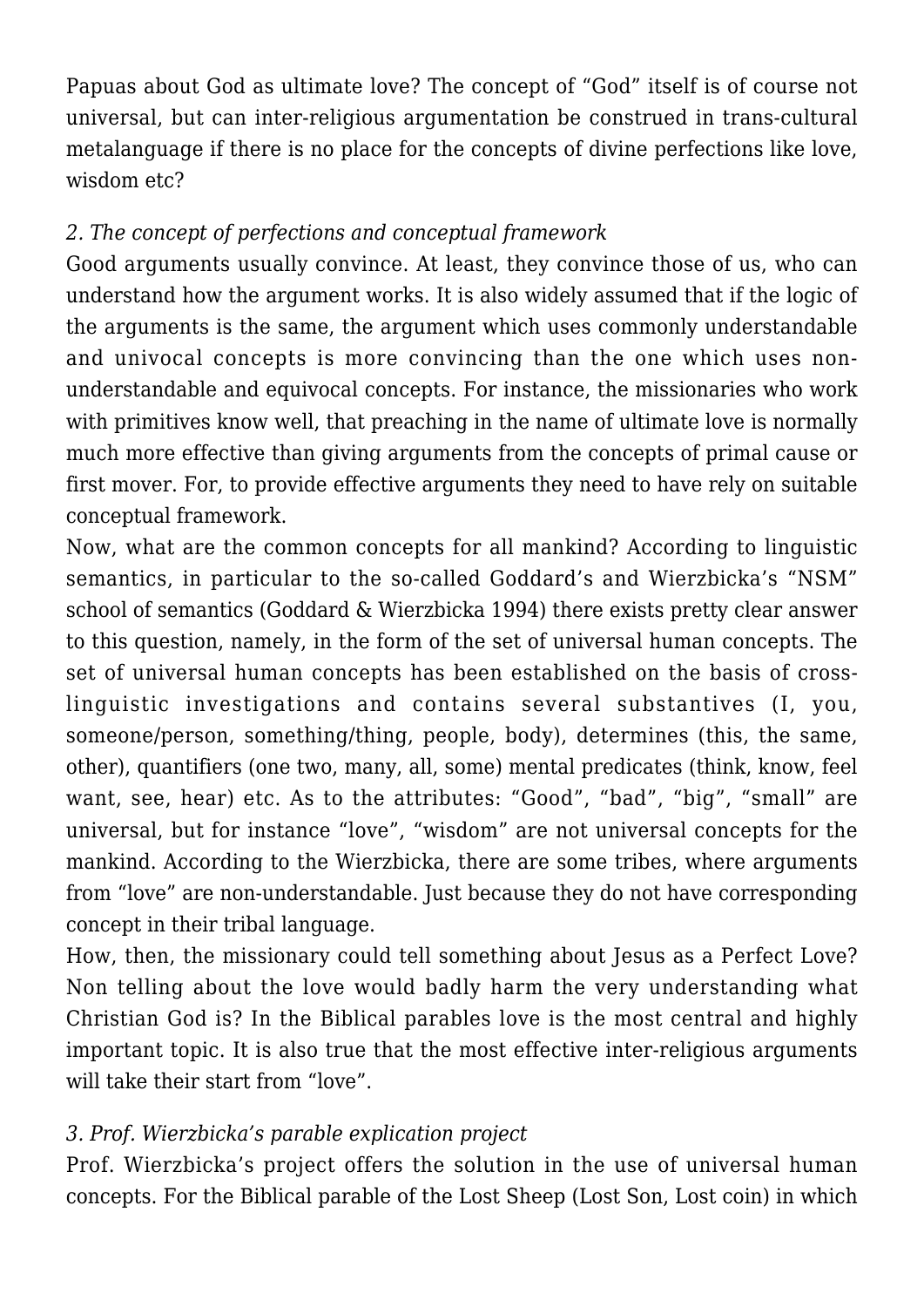the idea of love is the central, she proposes following explanations in the set of universal human concepts:

*God wants to do good things for all people all people can line with God God wants this God does many things because of this sometimes a person doesn't want to live with God because this person wants to do bad things this is bad for this person if you don't want to live with God because you want to do bad things this is bad for you God wants you to think something like this: "I don't want to do bad things any more2 "I want to live with God" God does many thing because of this…* (Wierzbicka 1997: 18)

Wierzbicka seems to think, that her explanation of the Lost Sheep in the terms of universal human concepts refers to God of Love in principle in the same way as the original parable does. (Wierzbicka 1997: 18). She rejects the view that metaphorical expressions could not be paraphrased and her own project is aiming to provide Christian missionaries with many other universalised parables, which, however, turn out to be strikingly sketchy and similar to each other. Let us ask: Can good inter-religious arguments be construed by such highly artificial explanations of the parables? Could any better understanding of what God of Love really mean be achieved by the tribesmen by using them? I really doubt on this. Moreover, I feel that there is something very odd in Wierzbicka's idea of the set of universal human concepts. The practising missionaries will probably tell more, why Wierzbika's arguments do not work in practice.

I will limit my criticism with philosophical objections. In what wollows I hope to show why I would prefer to call Wierzbicka's project rather Frankenstanian Project: Despite the good intentions it has, it lacks to recognise the essential way humans are having their life. In the rest of my paper I will express my criticism in detail and draw an alternalive approach for arguments from perfections.

#### *4. Methodological background*

Why, it can be asked, is Wierzbicka so certain that the concept "love" is not the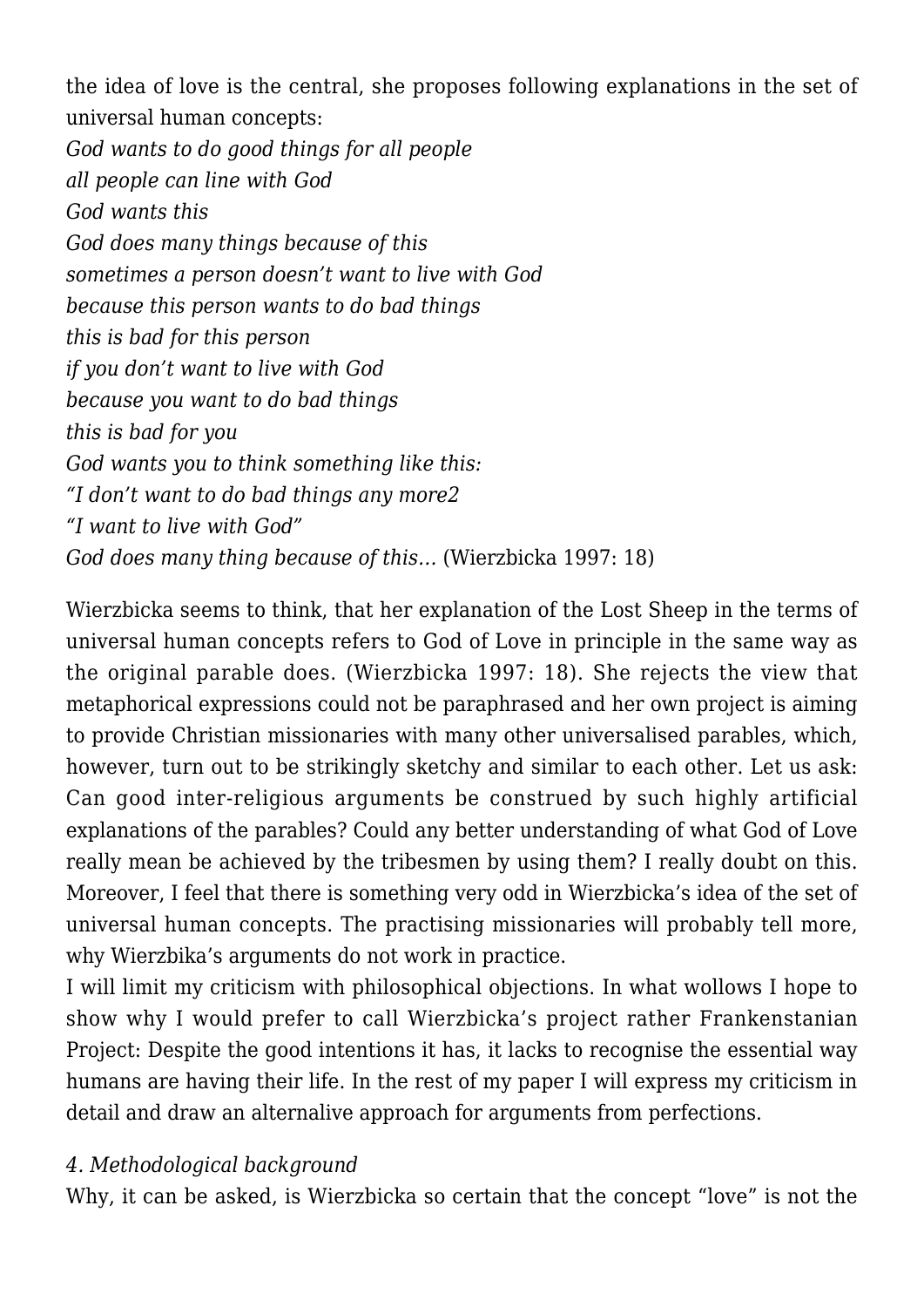universal concept? Of course, linguistical investigation have proved that certain cultures are lacking this concept, what simply means the empirically stated fact, that particular culture X does not have the corresponding expression as identifiable word in their vocabulary. But does this empirically stated fact means the same as that the culture X is lacking the very idea of love? And in order to explain tribesmen what God means by love, one has to use Wierzbicka's translations? I really doubt on this.

Moreover, what would be the point to recognise this strange tribesmen as the humans and not human-like robots or human-like lions? Just think on different forms, love is manifesting itself and how trhese manifestations are related to the human's everyday life. Imagine the relations between mother and her child, the feelings between young man and woman; and the mixture of love and pain you feel when someone, very close friend of yours is suddenly dead? Could you say that nothing like this never happens in culture X. Could you imagine that the members of X culture never will have same sort of feelings we call "love"? Or that they have feelings, thoughts and ideas, but are never conscious about them. If so, how do you know that this culture X is human culture?

What I mean by this question, of course, is not, that the tribesmen are not always kind or friendly, or that they never prefer wise acts to silly deeds. Certainly, there exist some unfriendly cultures, where love is out of everyday life. I like'd to stress only, that it is very odd indeed to imagine the human race who does not posess the *slightest idea* what love and wisdom are. Because the manifestations of love are so widely universal for humans, and because their form of life is so different from ours, we would be quite uncertain about how to interpret their social practices. Even if a tribesman is turning to us by using plain English expressions, we would not be able to decide whether he is intending the same thing as we normally intend by using these expressions or not. George Pitcher has a nice comment on Wittgensteins' "If the lion could speak, we would not understand him". He explains:

"Suppose a lion says: "It is now three o'clock" but without at a clock his wristwatch-and we may imagine that it would be merely a stroke of luck if he should say this when it actually is three o'clock. Or suppose he says: "Goodness, it is three o'clock; I must hurry to make that appointment", but that he continues to lie there, yawing, making no effort to move, as lions are wont to do. In these circumstances – assuming that the lions general behaviour is in every respect exactly like that of an ordinary lion, save for his amazing ability to utter English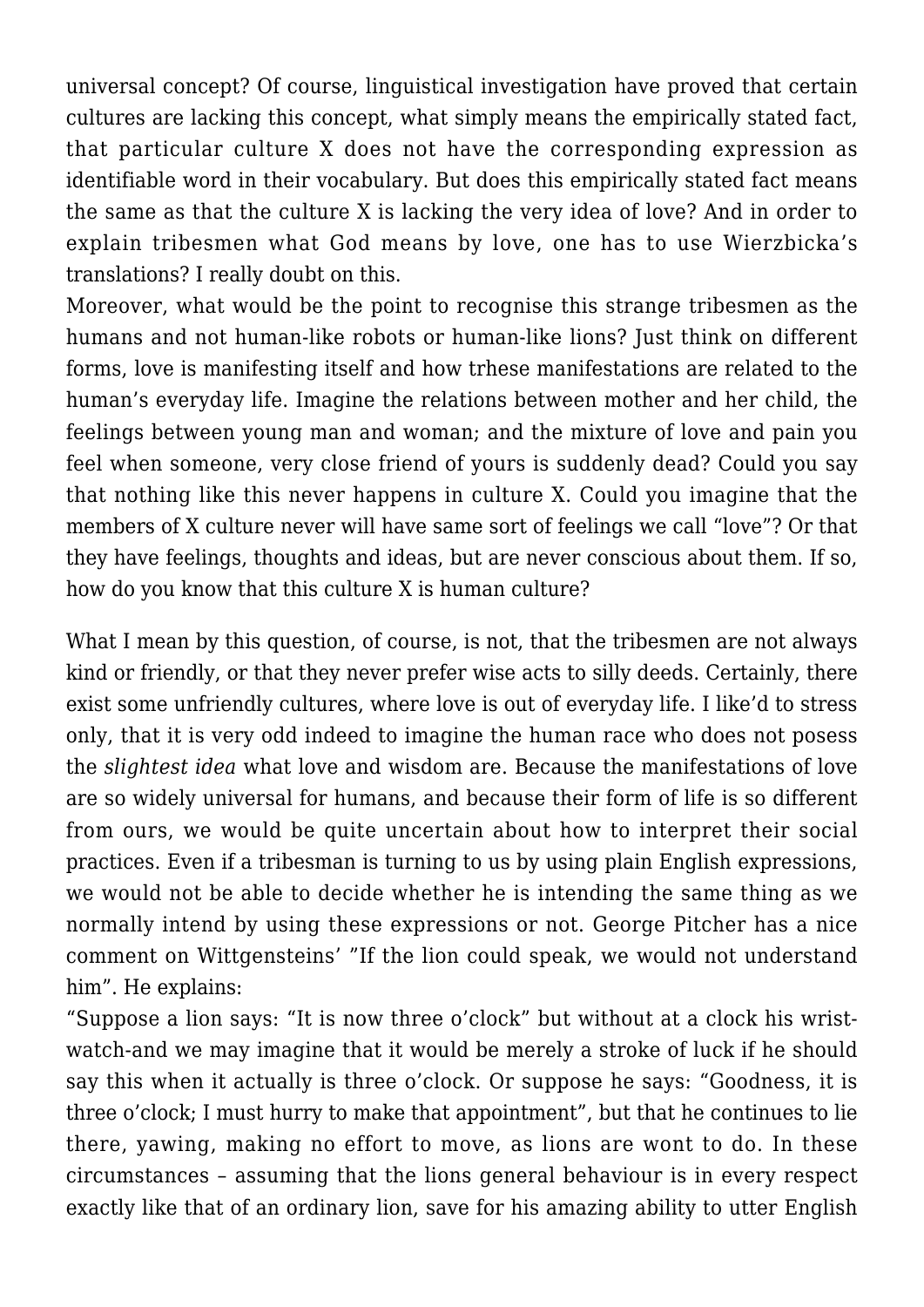sentences – we could not say that he has asserted or stated that it is three o'clock, even though he uttered suitable words. We could not tell what, if anything, he has asserted, for the modes of behaviour into which his use of words is woven are too radically different from our own. We could not understand him, since he does not share the relevant forms of life with us" (Pitcher 1965: 243).

In which sense, then, are the members of the culture X more humans than just human like lions or marionettes? If they do not posses the slightest idea that love is, could we not say that their life is too different from ours? (Raukas 1996: 39).

#### *5. An Augustinian model*

Why should we not admit that culture X has indeed the concepts of love and wisdom? It is more realistic to admit that form of live manifest these things and at least sometimes they express love in their everyday practices. This is precisely what Wierzbicka's investigation *indirectly denies*. Of course, she is probably admitting that the absent of the certain concepts in vocabulary does not make Papuas non-humans. But she is denying (at least indirectly) their conceptual consciousness about love.

Why are some linguists so reluctant to embrace these conclusions? They fear, I believe, that if the concepts and ideas are not equated with easily identifiable linguistical expressions, they can discover by empirical methods, then they will loose any possibility to see how these concepts and ideas work in human mind. As a philosophical background knowledge about language-world connection, such linguists are having an old fashioned Augustinian idea. They tend to think, as Wittgenstein puts it in his *Philosophical Investigations*, that "the individual expression in language name objects – sentences are combinations of such names. In this picture of language we find the roots of the following idea: Every word has a meaning. This meaning is correlated with the word. It is the object for which the word stands." (Wittgenstein 1953: 1.)

Let us consider for the moment that there are some other concepts the human culture X does not have in their vocabulary. What about the ideas of "nonsense" or "criticism"? The linguist who follows her augustinian based empirical methods is probably telling us that the culture X does not have the slightest idea that "nonsense" and "criticism" are. Just because the culture X is lacking certain easily identifiable words in their vocabulary. Therefore, all our argumentative attempts which are based on the understanding of nonsense, should be explicated *via* the set of universal human concepts, similar to Wierzbicka's Biblical parable explications.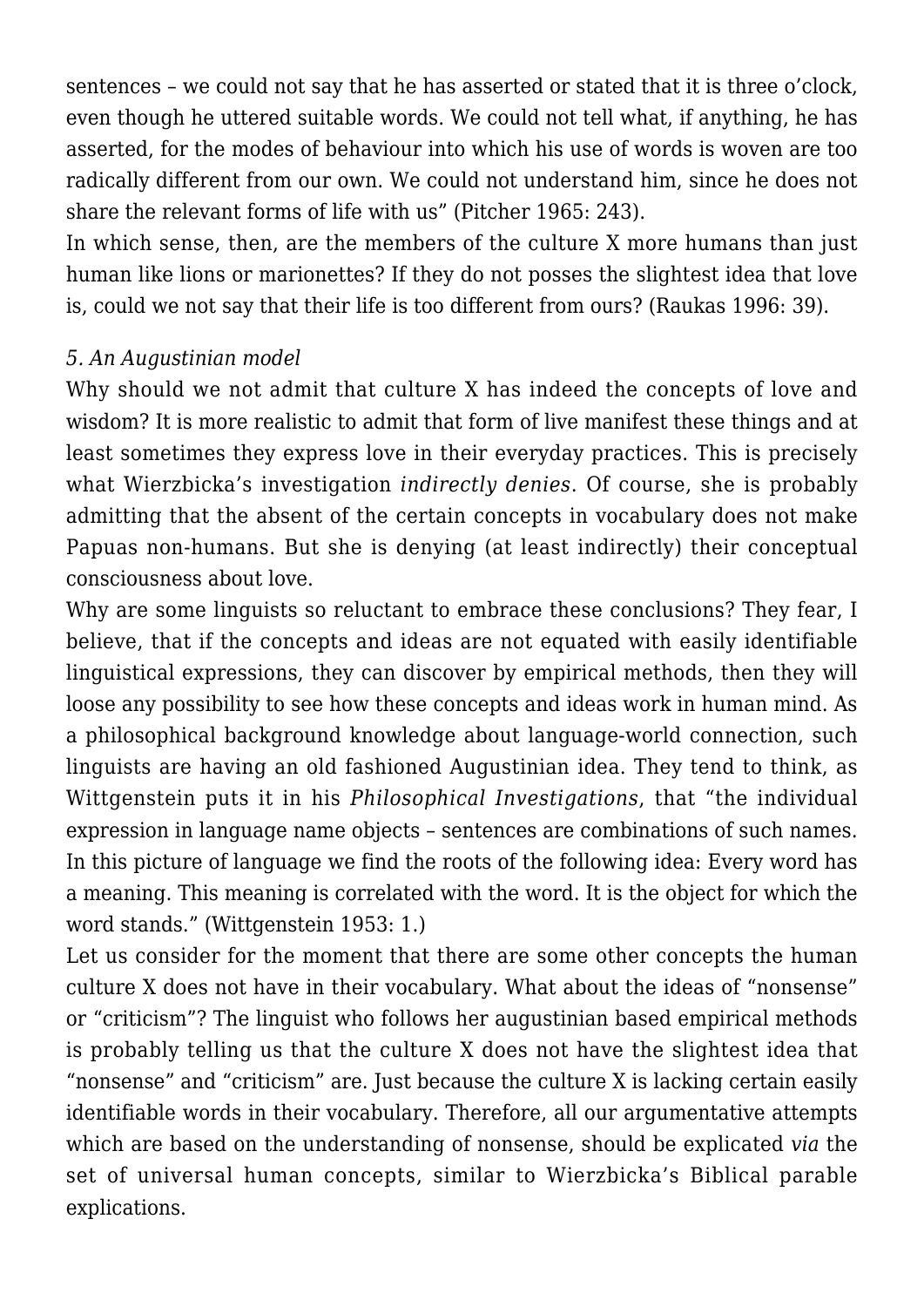But is this really way out of difficulty? If the life of those members of culture X is like our life in many ways, then we are admitting not only that they are human beings, but also that in their natural behaviour they express their desires, feelings and thoughts just as we do. Wierzbicka ignores the diverse ways in which the language of the tribe does enter the lives of people.

## *6. An alternative approach to the problem*

In *Philosophical Investigations* Wittgenstein describes two men working with building stones. One of them shouts orders, the other reacts to the orders. Wittgenstein says this might be not only the language but the entire language of the tribe.

To understand what Wittgenstein means by "entire language" I turn to fine example, given by Malcolm in his "Language Game" (Malcolm 1995: 179). I hope that this example explicates my claim that "love", "nonsense" and "criticism" can be seen in the language of culture X, just because they are humans and their natural behaviour is similar to ours. Not because linguistical investigations have proved that there are (or are not) linguistical expressions in the vocabulary of their tribe.

"Let us suppose that a worker is building a wall. Only slabs are used in walls: beams are used only in roofs. We may even suppose that beams physically *cannot* be used in walls because of their shape. Now this builder, at work on a wall, calls out to his helper "Beam". The helper looks at him in astonishment – then bursts into laughter. The startled builder looks at the helper, then at the wall, then back at helper with grin of embarrassment. He slaps himself on the head, and then calls out "Slab". The chuckling helper brings him a slab. Cannot we say that the builder's original call, "Beam", was, in that situation, *nonsense*, and that first the helper and then the builder perceived that it was nonsense?" (Malcolm1995: 179). Likewise with love. It is true, that the tribesmen do not have in their vocabulary explicit words for love. However, only blind and dumb cannot see and hear the natural way love is manifested in their everyday life.

## *7. Concluding remarks*

In conclusion I will sum up main points of my criticism. I discussed two different approaches to the inter-religious (inter-cultural) discourse. First, I tackled Prof. Wierzbicka's highly optimistic project to translate Biblical parables into the transcultural language which contains only universal concepts. Most of what I said in my paper about this project was critical and challenges Wierzbicka's basic idea. I